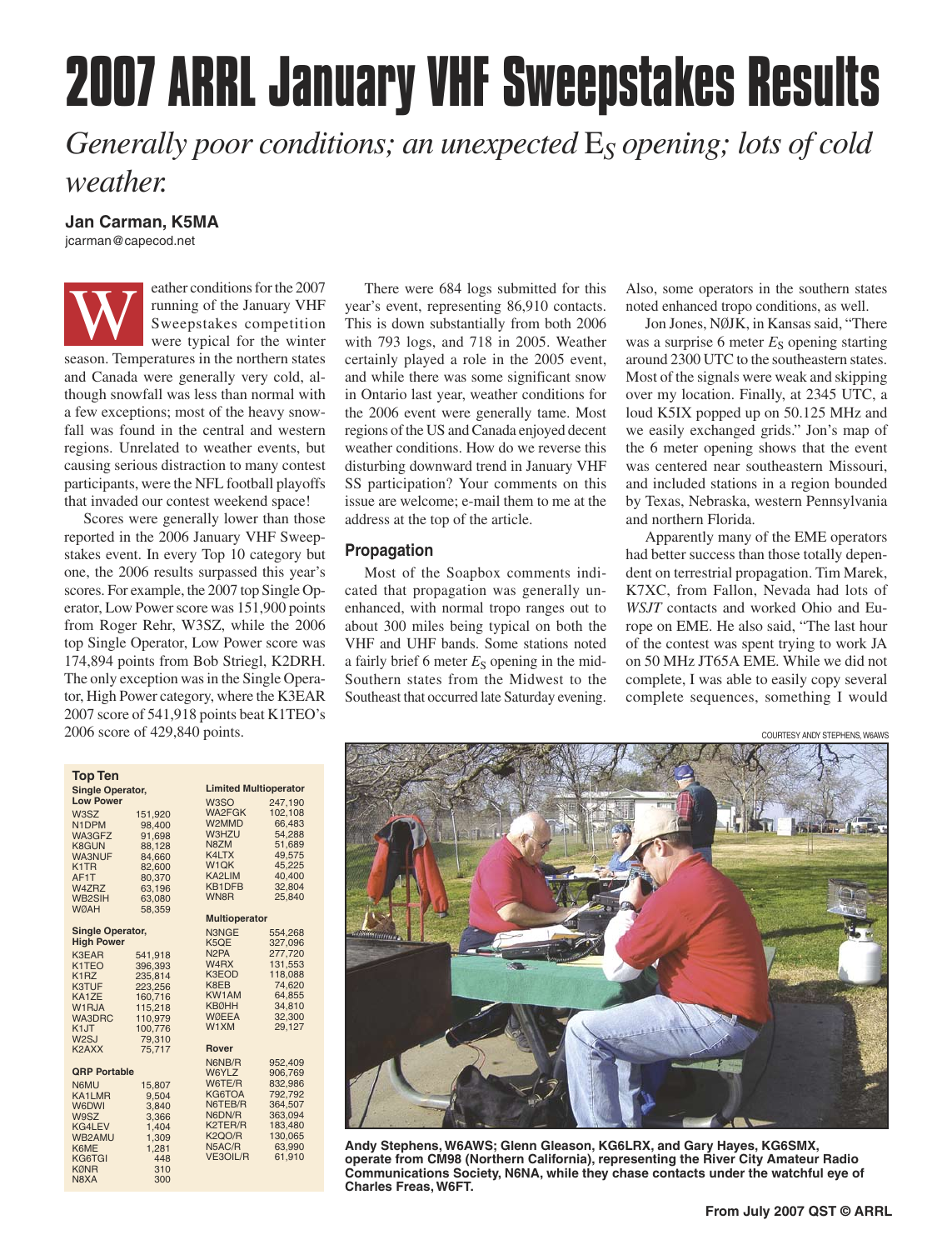#### **Affiliated Club Competition**

| minated olds competition                                                                                                                                                                                                                                                                                                                                                                                                                                                                                                            |                                                                                                                                                                                         |                                                                                                                                                          |
|-------------------------------------------------------------------------------------------------------------------------------------------------------------------------------------------------------------------------------------------------------------------------------------------------------------------------------------------------------------------------------------------------------------------------------------------------------------------------------------------------------------------------------------|-----------------------------------------------------------------------------------------------------------------------------------------------------------------------------------------|----------------------------------------------------------------------------------------------------------------------------------------------------------|
| Club Name<br><b>Unlimited</b>                                                                                                                                                                                                                                                                                                                                                                                                                                                                                                       |                                                                                                                                                                                         | <b>Score</b> Entries                                                                                                                                     |
| Mt Airy VHF Radio Club                                                                                                                                                                                                                                                                                                                                                                                                                                                                                                              | 1,968,935                                                                                                                                                                               | 61                                                                                                                                                       |
| <b>Medium</b><br>Rochester VHF Group<br>North East Weak Signal Group<br>Potomac Valley Radio Club<br>South Mountain Contest Club<br>North Texas Microwave Society<br>Downey ARC<br>Northern Lights Radio Society<br><b>Contest Club Ontario</b><br>Yankee Clipper Contest Club<br>Society of Midwest Contesters<br><b>Badger Contesters</b><br>Pacific Northwest VHF Society<br>Six Meter Club of Chicago<br>Northern California Contest Club                                                                                       | 894,620<br>881,325<br>804,323<br>591,564<br>496,764<br>365,152<br>275,158<br>237,332<br>175,025<br>149,689<br>147.959<br>60,753<br>28,147<br>21,874                                     | 22<br>16<br>37<br>$\overline{7}$<br>13<br>3<br>23<br>22<br>14<br>13<br>16<br>17<br>11<br>$\overline{7}$                                                  |
| Raritan Bay Radio Amateurs                                                                                                                                                                                                                                                                                                                                                                                                                                                                                                          | 19,953                                                                                                                                                                                  | 15                                                                                                                                                       |
| Local                                                                                                                                                                                                                                                                                                                                                                                                                                                                                                                               |                                                                                                                                                                                         |                                                                                                                                                          |
| Murgas ARC<br>Roadrunners Microwave Group<br>Eastern Panhandle ARC<br><b>Eastern Connecticut ARA</b><br>Carolina DX Assn<br><b>Florida Weak Signal Society</b><br>Chippewa Valley VHF<br><b>Florida Contest Group</b><br><b>Grand Mesa Contesters of</b><br>Bergen ARA<br>Western States Weak Signal<br>10-70 Repeater Assn<br>Dauberville DX Assn<br><b>West Park Radiops</b><br><b>Bears of Manchester</b><br>Hudson Valley Contesters and<br>Mobile Sixers Radio Club<br>Alexandria Radio Club<br><b>Tennessee Contest Group</b> | 129,595<br>125,419<br>101.917<br>101,167<br>80,423<br>79,364<br>60,991<br>39,940<br>39,810<br>29,562<br>14,906<br>10,695<br>6,521<br>5,846<br>3,289<br>2,744<br>1,246<br>1,086<br>1,086 | 5<br>6<br>7<br>5<br>5<br>$\overline{7}$<br>5<br>5<br>$\overline{4}$<br>5<br>4<br>$\overline{\mathbf{4}}$<br>6<br>3<br>3<br>3<br>$\overline{4}$<br>3<br>3 |

not have thought possible just a few years ago." Finally, Tim said, "Many thanks to Joe Taylor, K1JT, for putting so much fun back into VHF operating."

Mark McMillan, W7MEM, indicated that if he had just worked only 2 meter EME, he would have worked more stations than he did, shifting between EME and terrestrial work. Brad Fuller, WQ5S, said that activity was great, conditions were poor and that both meteor scatter and EME added several multipliers.

#### **The National Scene**

Overall, scores were slightly lower than last year in all categories, but there were some exceptions. Rover scores were generally higher than last year, except for the top spots.

#### Single Operator

Roger Rehr, W3SZ, Reading, Pennsylvania, took the top spot in the Single Operator, Low Power competition with 151,900 points; this score is down 13 percent from the winning SOLP score last year. Fred Stefanik, N1DPM, moved up from third spot last year to the second spot with 98,400 points. Paul Sokoloff, WA3GFZ, moved down from second spot last year to third this year with 91,700 points, while Dan LeFevre, K8GUN, moved from sixth place last year to fourth place. Phil Miguelez, WA3NUF, moved down from the High Power category last year to the Low Power category this year to take the fifth place spot with 84,700 points.

#### ROD WOLFE, N3XG



**Here is Matt Small, KB3NMQ, in his first contest as he activates FM19 (Maryland), FN10 and FN20 (Pennsylvania) with Rod Wolfe, N3XG, as KB3NMQ/R.**

## Expanded Reports Available

For complete results, participant soapbox and the complete scores in a user-searchable database, please visit **www.arrl.org/contests/results**. ARRL members without Internet access may obtain a printout of the complete line scores by sending a self-addressed, stamped envelope to ARRL Contest Results, 225 Main St, Newington, CT 06111. Please be sure to include the contest name and year.

The Single Operator, High Power category is the only class with a higher score than last year in the top spot. The South Mountain Contest Group, operating K3EAR, took top honors with a 541,918 point effort. Jeff Klein, K1TEO, claimed the second SOHP spot with 396,400 points operating from Connecticut. Dave Petke, K1RZ, from Maryland took the third spot with 235,800 points, while Phil Theis, K3TUF, was close behind at 223,400 points. Stan Hilinski, KA1ZE, took fifth place with 160,700 points.

The scores in the QRP portable category were substantially lower in the top two positions than those produced last year. John Desloge, N6MU, claimed the top spot with 15,800 points, followed by Chris Merchant, KA1LMR, at 9500; Robin Whiting, W6DWI, with 3800; Zack Widup, W9SZ, at 3400, and John Coley, KG4LEV, with 1400.

#### **Multioperator**

The multioperator scores were generally lower this year than during 2006. The top

#### **Division Leaders**

| <b>DIVISION Leagers</b>           |                            |                             |
|-----------------------------------|----------------------------|-----------------------------|
| <b>Single Operator Low Power</b>  |                            |                             |
| <b>Atlantic</b><br>Central        | W <sub>3</sub> SZ<br>K2DRH | 151,920<br>50,038           |
| Dakota                            | <b>NØKP</b>                | 40,194                      |
| Delta                             | N <sub>4</sub> QWZ         | 32,076                      |
| <b>Great Lakes</b>                | K2YAZ                      | 18,785                      |
| Hudson                            | WB2SIH                     | 63,080                      |
| Midwest                           | NØLL                       | 16,647                      |
| <b>New England</b>                | N1DPM                      | 98,400                      |
| Northwestern<br>Pacific           | KI7JA<br>W6GMT             | 7,917<br>1,716              |
| Roanoke                           | K8GUN                      | 88,128                      |
| <b>Rocky Mountain</b>             | <b>NØPOH</b>               | 7,068                       |
| Southeastern                      | W4ZRZ                      | 63,196                      |
| Southwestern                      | K6TSK                      | 5,724                       |
| <b>West Gulf</b>                  | K5LLL                      | 25,340                      |
| Canada                            | VA3KA                      | 31,278                      |
| <b>Single Operator High Power</b> |                            |                             |
| <b>Atlantic</b>                   | K3EAR                      |                             |
| Central                           | N <sub>2</sub> BJ          | 541,918<br>56,100<br>60,352 |
| Dakota                            | WØGHZ                      |                             |
| Delta                             | W5MRB                      | 10,656                      |
| <b>Great Lakes</b>                | K8ROX                      | 40,553                      |
| Hudson                            | N <sub>2</sub> GHR         | 72,716                      |
| Midwest                           | KMØT                       | 26,488                      |
| <b>New England</b>                | K1TEO                      | 396,393                     |
| Northwestern                      | N7EPD                      | 18,900                      |
| Pacific                           | KC6ZWT                     | 22,444                      |
| Roanoke                           | KE2N                       | 61,380                      |
| <b>Rocky Mountain</b>             | <b>KCØMEA</b>              | 1,840                       |
| Southeastern                      | W4WA                       | 75,175                      |
| Southwestern                      | AF6O                       | 49,220                      |
| <b>West Gulf</b>                  | K9MK                       | 47,960                      |
| Canada                            | <b>VE3OJN</b>              | 2,360                       |
| <b>Limited Multioperator</b>      |                            |                             |
|                                   | W <sub>3</sub> SO          |                             |
| <b>Atlantic</b>                   | <b>WØVB</b>                | 247,190<br>19,076           |
| Dakota<br>Delta                   |                            |                             |
| <b>Great Lakes</b>                | N5KDA<br>N8ZM              | 7,434<br>51,689             |
| <b>Hudson</b>                     | K <sub>2</sub> BAR         | 20,142                      |
| <b>Midwest</b>                    | <b>NØUNL</b>               | 1,040                       |
| <b>New England</b>                | W1QK                       | 45,225                      |
| Pacific                           | K7XC                       | 5,635                       |
| Roanoke                           | K4LTX                      | 49,575                      |
| Rocky Mountain                    | <b>KØGIE</b>               | 1,350                       |
| Southeastern                      | N4DXY                      | 1,265                       |
| Southwestern                      | KE6GFF                     | 60                          |
| West Gulf                         | WA5TKU                     | 8,050                       |
| Multi-multi                       |                            |                             |
| <b>Atlantic</b>                   | N3NGE                      |                             |
| Central                           | W9XA                       | 554,268<br>16,060           |
| Delta                             | AG4V                       | 20,252                      |
| <b>Great Lakes</b>                | K8EB                       | 74,620                      |
| <b>New England</b>                | KW1AM                      | 64,855                      |
| Pacific                           | W6YX                       | 10,434                      |
| Roanoke                           | W4RX                       |                             |
| <b>Rocky Mountain</b>             | <b>WØEEA</b>               | 131,553<br>32,300           |
| Southeastern                      | K4NGA                      | 8,874                       |
| <b>West Gulf</b>                  | K5QE                       | 327,096                     |
| Canada                            | <b>VE3LCA</b>              | 3,990                       |
| <b>Single Operator Portable</b>   |                            |                             |
| <b>Atlantic</b>                   | <b>KB3LNM</b>              | 60                          |
| Central                           | W99<br>ےد                  | 3,366                       |
| <b>Great Lakes</b>                | N8XA                       | 300                         |
| Hudson                            | WB2AMU                     | 1,309                       |
| <b>New England</b>                | KA1LMR                     | 9,504                       |
| Pacific                           | W6DWI                      | 3,840                       |
| Roanoke                           | KG4LEV                     | 1,404                       |
| Rocky Mountain                    | KØNR                       | 310                         |
| Southeastern                      | KI4OQH                     | 4                           |
| Southwestern                      | N6MU                       | 15,807                      |
| <b>West Gulf</b>                  | N5TEN                      | 24                          |
| Rover                             |                            |                             |
| <b>Atlantic</b>                   | K2TER/R                    | 183,480                     |
| Central                           | WB8BZK/R                   | 18,676                      |
| Dakota                            | <b>KCØIYT/R</b>            | 20,724                      |
| <b>Delta</b>                      | N4FLM/R                    | 17,280                      |
| <b>Great Lakes</b>                | KC8QAE/R                   | 11,520                      |
| Hudson                            | KJ1K/R                     | 12,348                      |
| <b>New England</b>                | KB1EKZ/R                   | 11,221                      |
| Pacific                           | N6NB/R                     | 952,409                     |
| Roanoke                           | KC3WD                      | 29,749                      |
| Rocky Mountain                    | WJ7L/R                     | 270                         |
| Southeastern                      | AH8M/R                     | 15,162                      |
| Southwestern                      | N6TEB/R                    | 364,507                     |
| West Gulf                         | N5AC/R                     | 63,990                      |
| Canada                            | VE3OIL/R                   | 61,910                      |

spot goes to Packrats station N3NGE, led by Len Martin, with 554,200 points. Len's group had difficulty with wind-induced power-line noise on the 6 and 2 meter bands during the first half of the contest. He indi-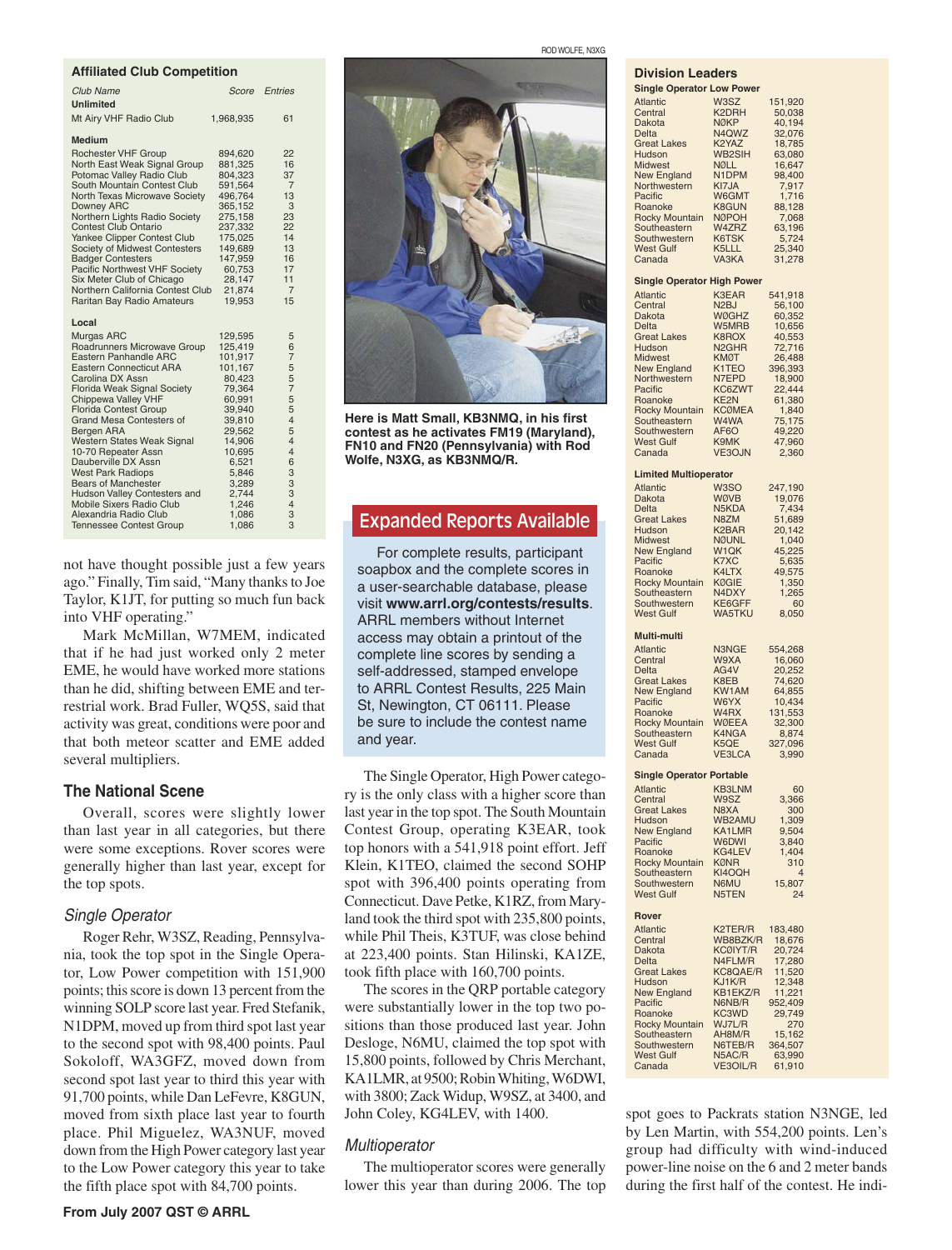| <b>Northeast Region</b><br>(New England, Hudson and<br><b>Atlantic Divisions; Maritime</b><br>and Quebec Sections) |                                                     | <b>Southeast Region</b><br>(Delta, Roanoke and<br><b>Southeastern Divisions)</b> |                                                                     | <b>Central Region</b><br>(Central and Great Lakes<br>Divisions; Ontario Section) |                                                                              | <b>Midwest Region</b><br>(Dakota, Midwest, Rocky<br><b>Mountain and West Gulf</b><br>Divisions; Manitoba and<br><b>Saskatchewan Sections)</b> |                                                |                                                                              | <b>West Coast Region</b><br>(Pacific, Northwestern and<br><b>Southwestern Divisions:</b><br>Alberta, British Columbia and<br><b>NWT Sections)</b> |                                                |                                                                           |                                                |                                                     |                                                                               |
|--------------------------------------------------------------------------------------------------------------------|-----------------------------------------------------|----------------------------------------------------------------------------------|---------------------------------------------------------------------|----------------------------------------------------------------------------------|------------------------------------------------------------------------------|-----------------------------------------------------------------------------------------------------------------------------------------------|------------------------------------------------|------------------------------------------------------------------------------|---------------------------------------------------------------------------------------------------------------------------------------------------|------------------------------------------------|---------------------------------------------------------------------------|------------------------------------------------|-----------------------------------------------------|-------------------------------------------------------------------------------|
| W <sub>3</sub> SZ<br>N1DPM<br>WA3GFZ<br>WA3NUF<br>K <sub>1</sub> TR                                                | 151.920<br>98.400<br>91,698<br>84.660<br>82,600     | $\overline{A}$<br>$\overline{A}$<br>A<br>$\overline{A}$<br>A                     | <b>K8GUN</b><br>W4ZRZ<br><b>WØAH</b><br>W4SHG<br>N4QWZ              | 88.128<br>63.196<br>58.359<br>57.459<br>32,076                                   | A<br>$\overline{A}$<br>$\overline{A}$<br>$\overline{A}$<br>$\overline{A}$    | K2DRH<br>VA3KA<br>N9DG<br><b>KB9TLV</b><br>VO1NO/VE3                                                                                          | 50,038<br>31.278<br>25,947<br>25,908<br>25.840 | $\overline{A}$<br>$\overline{A}$<br>$\overline{A}$<br>A<br>A                 | <b>NØKP</b><br><b>NØVZJ</b><br>K5LLL<br>WB5ZDP<br><b>NØLL</b>                                                                                     | 40.194<br>29,172<br>25,340<br>18,605<br>16.647 | $\overline{A}$<br>$\overline{A}$<br>$\overline{A}$<br>A<br>$\overline{A}$ | KI7JA<br>K6TSK<br>KN6VR<br>N6KW<br>W6GMT       | 7,917<br>5.724<br>3,948<br>3,700<br>1.716           | Α<br>$\overline{A}$<br>$\mathsf{A}$<br>A<br>A                                 |
| K3EAR<br>K1TEO<br>K <sub>1</sub> RZ<br>K3TUF<br>KA1ZE                                                              | 541,918<br>396.393<br>235,814<br>223.256<br>160,716 | B.<br>B<br>B<br>B<br>B                                                           | W4WA<br>KE2N<br>K <sub>4</sub> QI<br>K4XR<br>KC4PX                  | 75.175<br>61.380<br>53.439<br>37.875<br>25,256                                   | B<br>B<br>B<br>B<br>B                                                        | N <sub>2</sub> BJ<br>K8ROX<br>W9GA<br>K8TQK<br>WA8RJF                                                                                         | 56.100<br>40.553<br>40,400<br>38.481<br>30,900 | B<br>B<br>B<br>B<br>B                                                        | <b>WØGHZ</b><br><b>WØZQ</b><br>K9MK<br><b>W3XO/5</b><br><b>KMØT</b>                                                                               | 60,352<br>56.212<br>47,960<br>27.888<br>26.488 | B<br>B<br>B<br>B<br>B                                                     | AF6O<br>KC6ZWT<br>N7EPD<br>NU6S<br>KD6VNQ      | 49,220<br>22.444<br>18,900<br>12.096<br>10,094      | B<br>B<br>B<br>B<br>B                                                         |
| KA1LMR<br>WB2AMU<br>W3EP/1<br>KC2JRQ<br>KB3LNM                                                                     | 9.504<br>1.309<br>221<br>75<br>60                   | Q<br>Q<br>$\Omega$<br>Q<br>$\Omega$                                              | KG4LEV<br>KI4OQH                                                    | 1.404<br>$\overline{4}$                                                          | $\mathsf Q$<br>$\Omega$                                                      | W9SZ<br>N8XA                                                                                                                                  | 3,366<br>300                                   | Q<br>Q                                                                       | <b>KØNR</b><br>N5TEN<br><b>KØJJW</b>                                                                                                              | 310<br>24<br>6                                 | Q<br>$\Omega$<br>Q                                                        | N6MU<br><b>WGDWI</b><br>KG6TGI                 | 15.807<br>3.840<br>448                              | $\mathsf Q$<br>$\mathsf Q$<br>$\Omega$                                        |
| W <sub>3</sub> SO<br>WA2FGK<br>W2MMD<br><b>W3HZU</b><br>W1QK                                                       | 247.190<br>102.108<br>66,483<br>54,288<br>45,225    | L<br>L<br>L<br>L<br>L                                                            | K4LTX<br>WC4J<br>N4ARR<br>KI4SNY<br>N5KDA                           | 49.575<br>14.796<br>12.452<br>9.588<br>7,434                                     | L<br>L<br>L<br>L<br>L                                                        | N8ZM<br>WN8R<br>WC8VOA                                                                                                                        | 51.689<br>25,840<br>1.386                      | L<br>L<br>L                                                                  | <b>WØVB</b><br>WA5TKU<br>KE5BAV<br><b>WØMR</b><br><b>KØGIE</b>                                                                                    | 19.076<br>8.050<br>3.630<br>1.444<br>1.350     | L<br>L<br>L<br>L<br>L                                                     | K7XC<br><b>K6CHA</b><br>W6HF<br>N6NA<br>KE6GFF | 5,635<br>3,850<br>646<br>80<br>60                   | L                                                                             |
| N3NGE<br>N <sub>2</sub> PA<br>K3EOD<br>KW1AM<br>W1XM                                                               | 554.268<br>277,720<br>118,088<br>64,855<br>29,127   | M<br>M<br>M<br>M<br>M                                                            | W4RX<br>AG4V<br>K4NGA                                               | 131.553<br>20.252<br>8.874                                                       | M<br>M<br>M                                                                  | K8EB<br>W9XA<br>W9CDL<br>N9UHF<br><b>VE3LCA</b>                                                                                               | 74.620<br>16.060<br>6.762<br>6,288<br>3,990    | M<br>M<br>M<br>M<br>M                                                        | K5QE<br><b>KBØHH</b><br><b>WØEEA</b><br>W5LCC<br>K5CCC                                                                                            | 327.096<br>34,810<br>32.300<br>3,330<br>1,140  | M<br>M<br>M<br>M<br>M                                                     | W6YX<br>KI6BEW                                 | 10.434<br>7.410                                     | M<br>M                                                                        |
| K2TER/R<br>K2QO/R<br>N3EMF/R<br>K1DS/R<br>WA1HHN/R                                                                 | 183,480<br>130.065<br>25,530<br>24,434<br>16,887    | R.<br>$\mathsf{R}$<br>R.<br>$\mathsf{R}$<br>R                                    | KC3WD<br>N4FLM/R<br>AH8M/R<br>N <sub>4</sub> T<br>N <sub>2</sub> MH | 29.749<br>17.280<br>15.162<br>3,220<br>2,639                                     | $\mathsf{R}$<br>$\mathsf{R}$<br>$\mathsf{R}$<br>$\mathsf{R}$<br>$\mathsf{R}$ | VE3OIL/R<br>WB8BZK/R<br>VA3CDD<br>VE3RKS/R<br>KI9R/R                                                                                          | 61.910<br>18.676<br>16.770<br>16,506<br>15,974 | $\mathsf{R}$<br>$\mathsf{R}$<br>$\mathsf{R}$<br>$\mathsf{R}$<br>$\mathsf{R}$ | N5AC/R<br><b>WDØACD</b><br>KCØIYT/R<br>AE5P/R<br>WAØVPJ/R                                                                                         | 63,990<br>55,616<br>20.724<br>3,190<br>1,818   | $\mathsf{R}$<br>$\mathsf{R}$<br>R<br>R<br>R                               | N6NB/R<br>W6YLZ<br>W6TE/R<br>KG6TOA<br>N6TEB/R | 952,409<br>906,769<br>832,986<br>792,792<br>364,507 | $\mathsf R$<br>$\mathsf{R}$<br>$\mathsf{R}$<br>$\mathsf{R}$<br>$\overline{R}$ |

cated that there were improved propagation conditions on Sunday, and not as much static. The K5QE group, led by Marshall Williams, claimed the second spot with 327,000 points. He indicated that the bands were terrible on Saturday but improved to well above average on Sunday. The Mountain Group in upstate New York operated N<sub>2</sub>PA to the third spot with 277,700 points, with W4RX in fourth position at 131,500 points and K3EOD with 118,000 points in fifth place.

The top Limited Multioperator spot goes to the Wopsononock Mountain Operators, W3SO, in western Pennsylvania with 247,200 points. This score is down almost 30,000 points from their winning effort last year. WA2FGK took the second place spot with a 102,100 point effort, followed by W2MMD (66,400), W3HZU (54,300), and N8ZM (51,700).

#### Rover

The top rover category scores were slightly lower this year than last. Wayne Overbeck, N6NB, took the top spot this year as a Single Operator effort with 952,400 points, down somewhat from his joint rover effort last year with Art Goddard, W6XD. Second place went to Mike Ramirez, W6YLZ, with 906,800 points, followed by Dave Smith, W6TE, at 833,000; Rob Hughes, KG6TOA at 792,700, and Dave Glenn, N6TEB, at 364,500.

It appears that the highly successful gridcircling techniques developed in California and elsewhere in the Southwest to produce



**Paul Schwabel, W2TAU, tweaks a few extra dB out of 10 GHz.**

record high scores are now standard operating procedure. These techniques and the impressive results produced were a very big deal two years ago!

#### Affiliated Club Competition

The Mt Airy VHF Radio Club is the largest group of VHF/UHF/Microwave enthusiasts in North America, regularly fielding more than 50 entries in the January

VHF Sweeps event; they placed 61 entries in this year's competition. The total club score comes to 1,968,935 points, down from 2.5 million in 2006 and 2.8 million in 2004, with only 56 members reporting scores. This large Philadelphia area club is clearly in a class of its own!

In the Medium Club category, the Rochester VHF Group regained the top position with a total of 894,620 points from 22 mem-